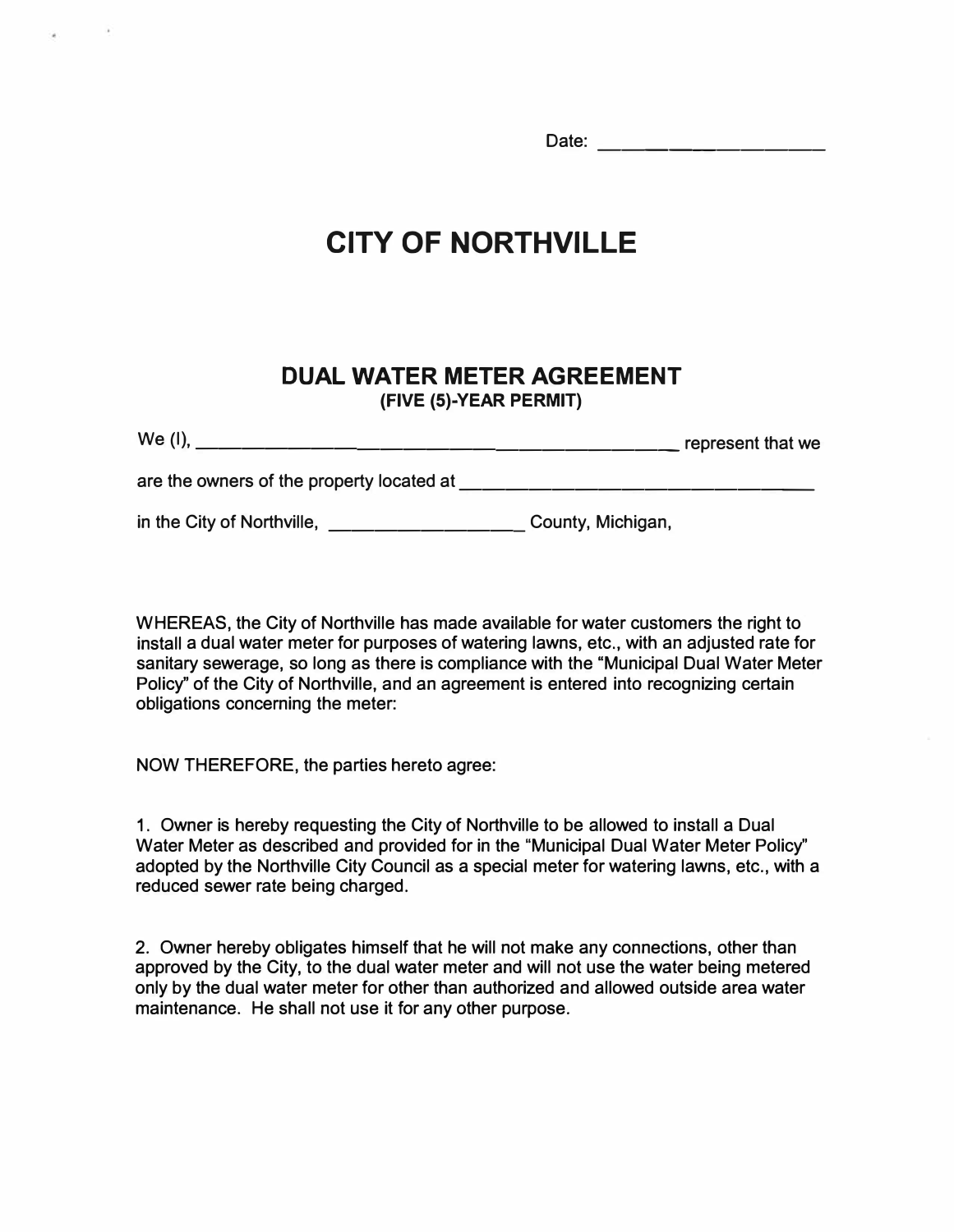3. Owner shall allow entry by the City and/or its authorized agents and/or representatives at any reasonable hour to inspect the dual water meter and piping system. Owner agrees that any refusal to entry shall constitute evidence of an illegal connection or use of the dual water meter.

4. Owner agrees that upon there being evidence of, and/or an illegal connection and/or illegal use of the dual water meter, the City may at its option:

a. Disconnect or cause the disconnection of the dual water meter.

b. Charge the owner for whatever sewer charges should have been charged during the period of the violation of the dual water meter, as determined, in its discretion, by the City's Public Works Department, based upon available information, and/or

c. Issue a Municipal Civil Infraction Citation for a violation of this adopted policy.

5. In consideration of the promises of the Owner as set forth herein, and upon compliance with the Ordinances of the City of Northville, the City shall allow the Owner the purchase of a dual water meter.

6. Upon refusal to disconnect the dual water meter upon request as set forth in item #4 above, the City may refuse to supply water to the above-described premises.

7. *Owner(s) agree that this Agreement will terminate upon the sale of the above describe property. Any new owner must sign a new agreement with the City of Northville agreeing to all the requirements of the Dual Meter Program, including the reinspection of the dual meter system in the home.* 

*8. This Agreement shall be binding upon the owners of the above-described property for* a *period of five (5) years from the original date of this agreement. It can be renewed at no cost to the owner for additional five-year increments, providing that the City of Northville continues with* a *general policy to allow dual meters in the City. Note- The City of Northville reserves the right to discontinue the dual meter program at any time, if it proves to be financially harmful to the City. In this case the City of Northville will not allow this agreement/permit to be extended.* 

9. *Owner(s) agree that they will practice reasonable water conservation practices. They further agree to follow mandatory water restrictions if ordered by the City in the event* a *water emergency is declared. Any disregard of mandatory water restrictions shall be cause to terminate this agreement.*